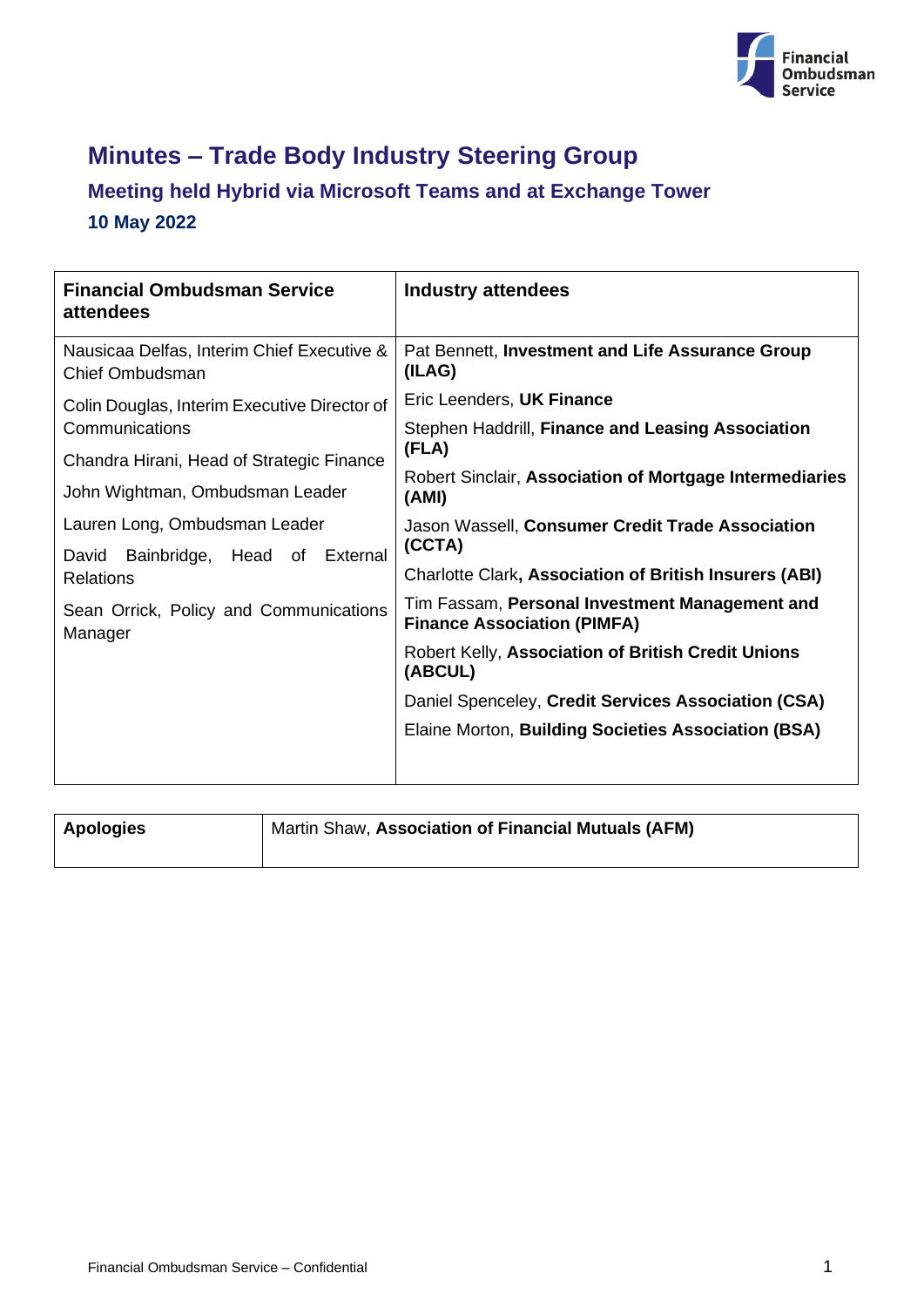

| <b>Item</b> | Agenda                                                                                                                                                          |
|-------------|-----------------------------------------------------------------------------------------------------------------------------------------------------------------|
| 1.          | <b>Welcome and introductions</b>                                                                                                                                |
| $2_{\cdot}$ | Key priorities and updates from the Financial Ombudsman Service – including:<br>Progress on reducing waiting times; and<br>On implementing our change programme |
| З.          | Open discussion - on Financial Ombudsman Service 2023/24 Funding Model                                                                                          |
| 4.          | Looking forward – the impact of the current economic environment and rising<br>living costs, particularly for vulnerable consumers                              |
| 5.          | <b>Closing remarks and AOB</b>                                                                                                                                  |

## **1. Welcome**

1.1 The chair welcomed attendees to the meeting

## **2. Key priorities and updates from the Financial Ombudsman Service**

#### Change programme

- 2.1 The Financial Ombudsman Service gave an update on its change programme. This included some of the work already underway to change and improve, such as:
	- Cutting the unallocated backlog of cases from around 90,000 to just over 37,000
	- Reducing the total stock of cases from 164,529 to 112,000, the best performance in three years;
	- Improving productivity (an increase of 12% this year); and
	- Continuing the roll-out of technology improvements and putting IT contracts in place to transform customer interface.
- 2.2 The Financial Ombudsman Service explained the 'tactical changes' it had been making ahead of the wider change programme. This included the answering of initial telephone enquiries by dedicated staff to free up time for Investigators to focus on the investigation of complaints and the recent outcome codes initiative - which had also helped to drive productivity improvements.
- 2.3 A discussion took place around how to measure productivity with attendees. The Financial Ombudsman Service reiterated its commitment to update stakeholders on its progress. It explained it wanted to harness new technology and the capabilities of its people to be more productive and efficient in the way it managed complaints.
- 2.4 The Financial Ombudsman Service also confirmed the minutes and action log of the first meeting of the relaunched wider implication process is now live on the website.

#### Plans and budget for 2022/23

- 2.5 The Financial Ombudsman Service had received a range of feedback on its Plan and Budget consultation for 2022/23. It thanked the group for their contributions.
- 2.6 The budget for 2022/2023 is about investing to make a step change in the performance of the Financial Ombudsman Service, implementing its change programme, and continuing to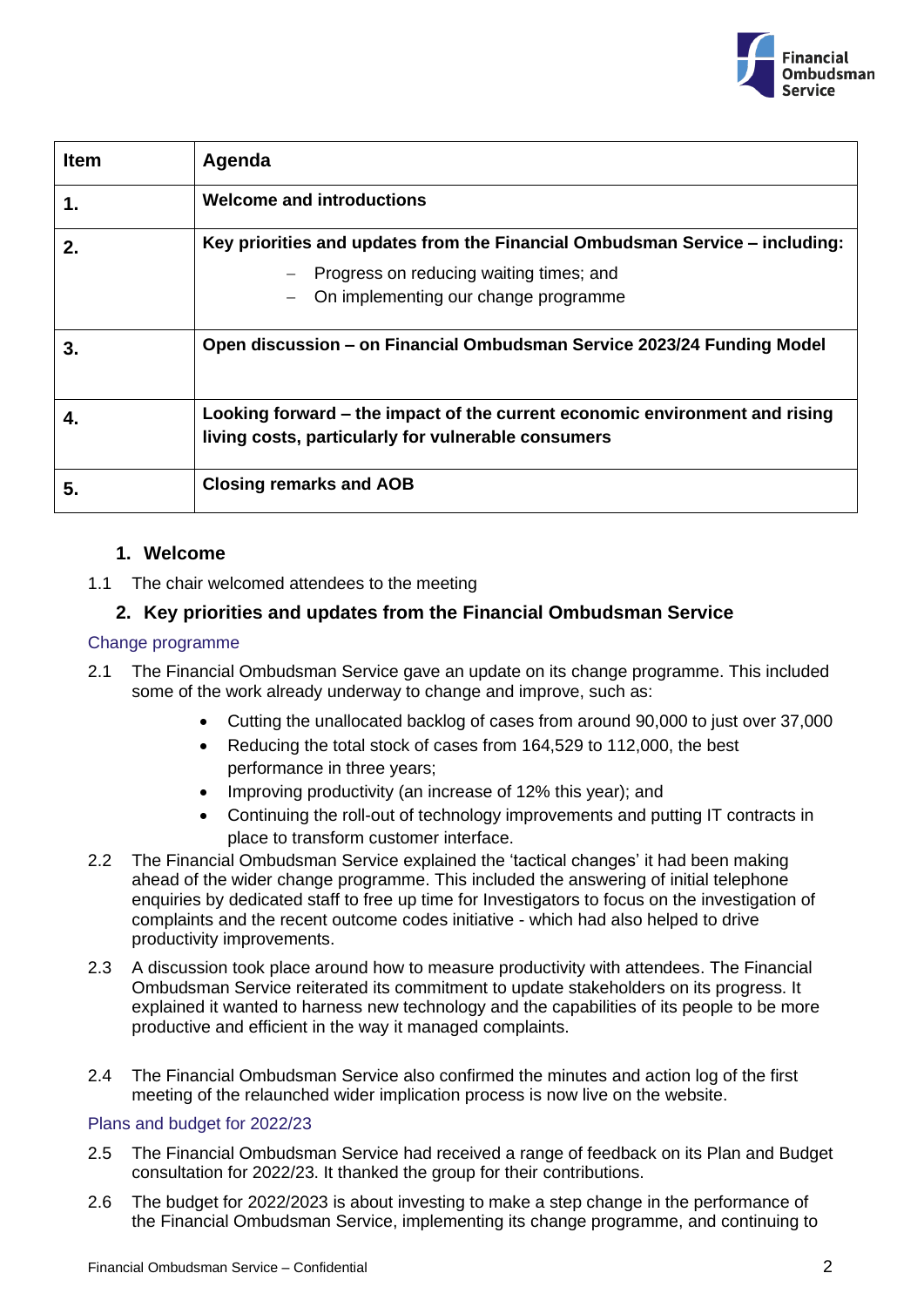

shorten its queues.

#### Consumer Duty (NCD)

- 2.7 The Financial Ombudsman Service acknowledged that the Consumer Duty is regarded as an important issue across all sectors of financial services and it heard about concerns around the implementation.
- 2.8 The Financial Ombudsman Service explained it would continue to engage proactively with industry on the NCD, that it is working closely with the FCA ahead of its implementation and that it would not apply the duty retrospectively.

#### **3. Discussion - Financial Ombudsman Service 2023/2024 Funding Model**

- 3.1 The Financial Ombudsman Service underlined the need for it to have a funding model that is fit for purpose, sustainable and incentivises constructive behaviour, where possible with the "polluter" paying.
- 3.2 The Financial Ombudsman Service talked the group through some of the options under consideration for possible changes to the funding model and that may be included in the Discussion Paper. These include options to incentivise good behaviour, more transparency in the Financial Ombudsman's funding, or differential pricing for either the stage of closure or the complexity of the case.
- 3.3 The group welcomed that the Financial Ombudsman Service is exploring a number of options. The group made a number of points, including:
	- The logic of considering whether the fixed costs should be covered by the levy;
	- Some discussion around charging a different level of case fee at different stages of closure - the group acknowledged the difficulties and risks where cases were complex but were supportive of this being explored further;
	- A desire for the discussion paper to model any changes assuming further improvements in productivity in subsequent years (The Financial Ombudsman Service acknowledged the feedback but noted that as they are towards the start of their change programme, the impact of the changes and structure and costs associated will not be available until after the publication of the Discussion Paper, but they will aim to provide further detail in the 23/24 budget consultation);
	- The pressures of wider regulatory costs on mid-range and smaller firms should be taken into account in any future discussions around free cases;
	- The importance of balancing the benefits of options around differential case fees with the need to maintain simplicity;
	- Support for the polluter pays principle from the group, and a desire for continuing to have measures that discourage vexatious complaints; and
	- The risk of some of the proposed changes leading to unintended consequences, including an increase in case fee disputes.
- 3.4 The group were also interested in seeing more information to help prevent complaints escalating to the Financial Ombudsman, particularly for smaller firms who might have less experience to draw on from previous decisions about their firm.
- 3.5 The Financial Ombudsman shared details of its existing work to share its insight and prevent complaints escalating and invited further thoughts. Similarly, the Financial Ombudsman encouraged the group to share further comments in relation to the funding model ahead of the publication of the Discussion Paper over the summer.